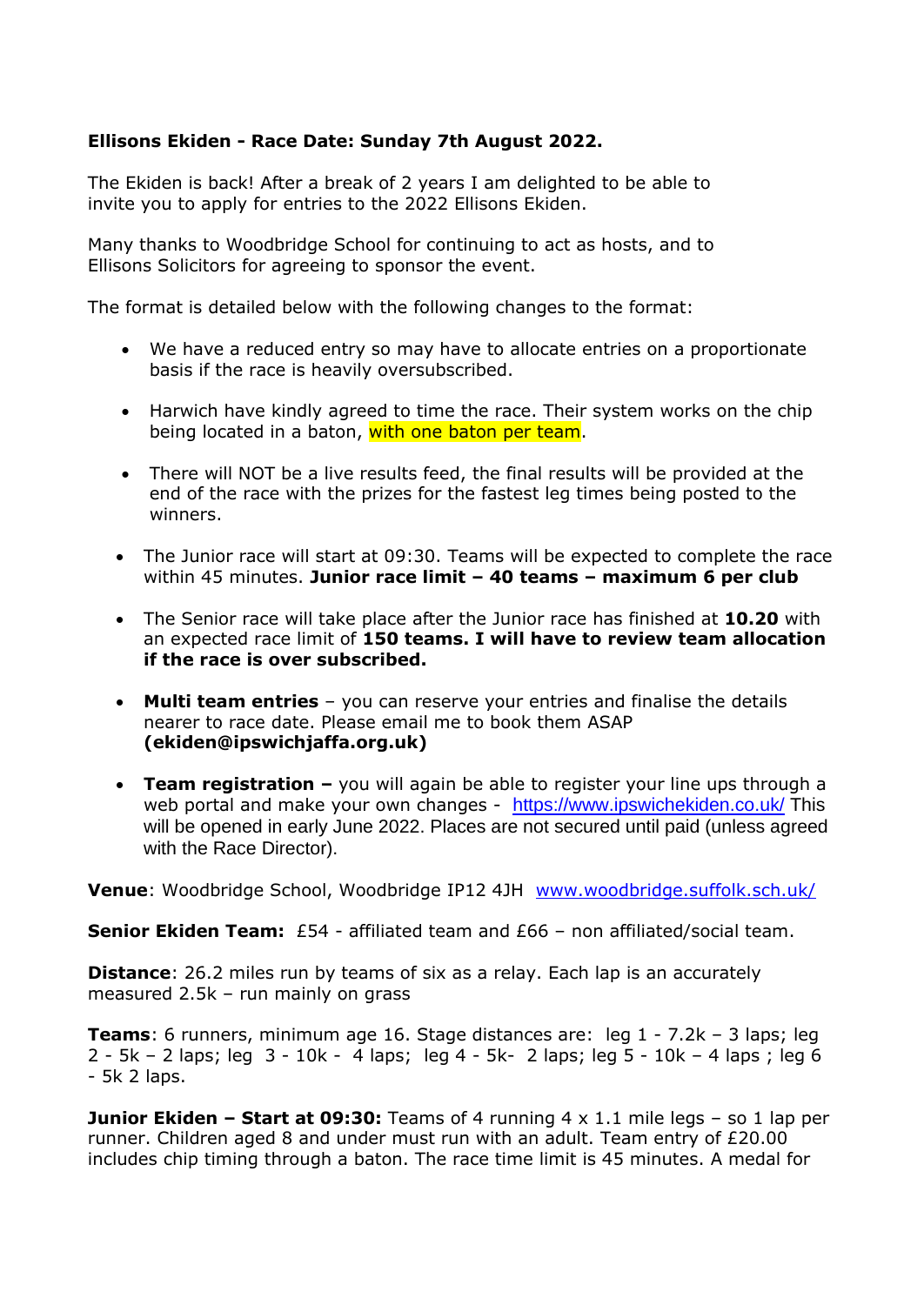all junior runners, and a trophy for each runner in a winning team (6 categories). **2022 Maximum entry 6 teams per club**

**Chip Timing:** Harwich have kindly agreed to time the event. Timing chips are located in a baton which must be handed to the next runner at changeover. The chips will only trigger the timing mat if the baton is held in front of your body.

**Trophies** will be awarded (one per team only) to:

1<sup>st</sup>, 2nd and 3<sup>rd</sup> Men's and Ladies Open teams 1<sup>st</sup>, 2<sup>nd</sup>, 3<sup>rd</sup> Mixed team (minimum 2 female runners to score)  $1<sup>st</sup>$  Men's and  $1<sup>st</sup>$  Ladies Veterans teams (Female 35+ and Males 40+) 1<sup>st</sup> Super Vets (Male only aged 50+) 1 st Super Vets team – (Female aged 45+) 1<sup>st</sup> Team over 60 - male/female, any combination accepted 1 st Team over 70 – male/female, any combination accepted 1st, 2nd and 3rd Non-affiliated/social/business team Individual trophies - fastest man and lady over each distance - 7.2k, 5k and 10k.

**Non-affiliated/social category** – only teams with **less than 3** affiliated runners qualify for social team prizes.

**Junior Race:** Trophies (4 per team) will be awarded to: 1 st team – 12 and overs – Male open, female open, mixed teams. 1<sup>st</sup> Team - 11 and under - male open, female open, mixed teams. Mixed teams must have a minimum of 1 of each sex, so can be 3 boys one girl, 2 boys/2 girls or 3 girls and 1 boy. We will have 2 x waves with the over 12s starting first and the under 12s starting a minute later

### **Dogs – We will not allow anyone with a dog on to the School premises**

**Showers** - We will NOT have access to the School showers

**Catering:** There will be a pay barbeque, refreshments and ice creams available.

**Charity:** JAFFA will donate the proceeds from the race to local charities.

Its best to enter by email and settle payment using BACS, only use the following entry forms for postal entries.

The Race Director is Robin Belsom Email[:ekiden@ipswichjaffa.org.uk](mailto:ekiden@ipswichjaffa.org.uk) Mob 07771 620223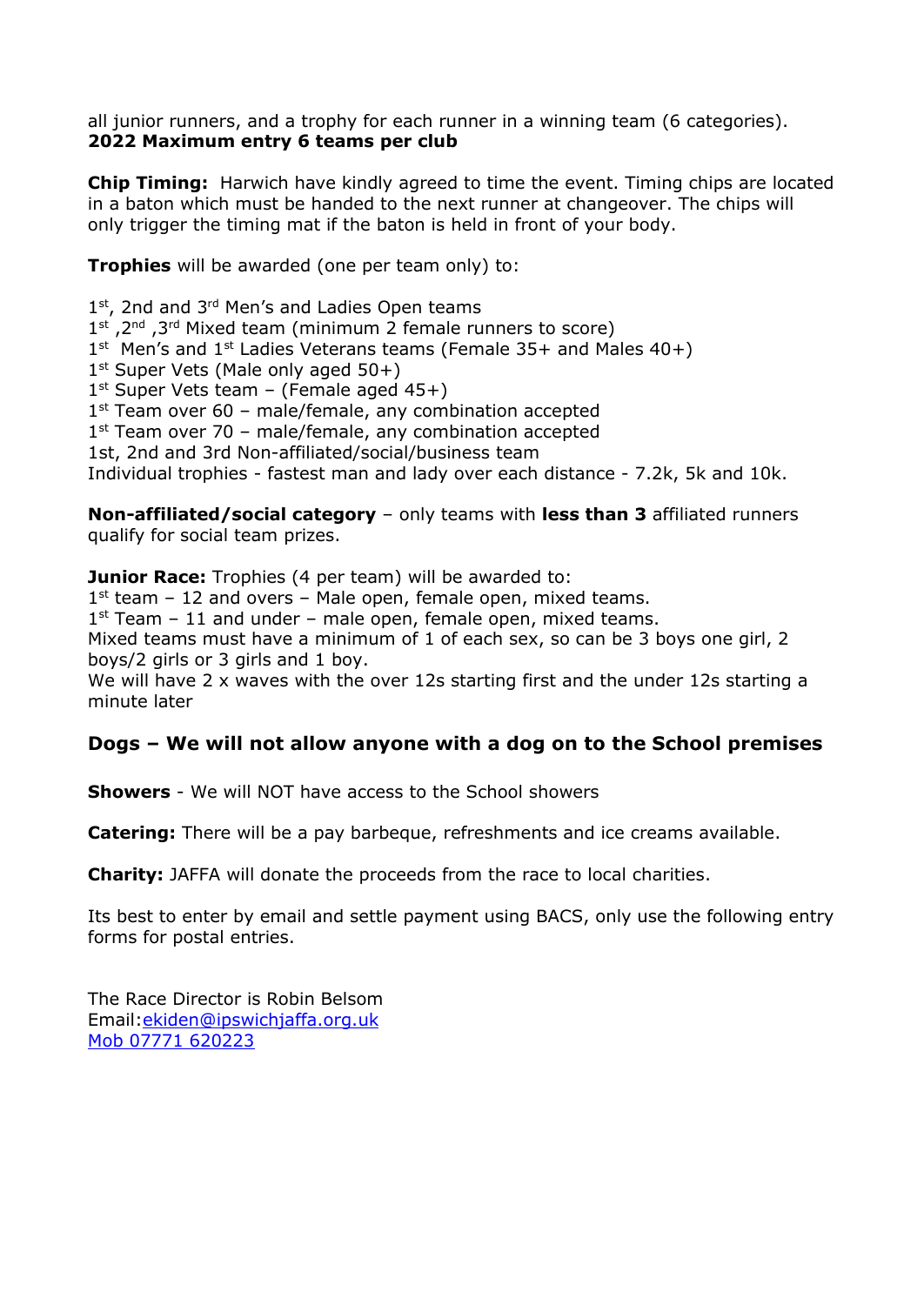## **Ellisons Ekiden - 2022**

# **CLUB or TEAM NAME -**

|                                                                                 | If you send your details by email then there is no need to return this                 |  |
|---------------------------------------------------------------------------------|----------------------------------------------------------------------------------------|--|
| form<br>Please enter the number of teams in each category                       |                                                                                        |  |
|                                                                                 |                                                                                        |  |
|                                                                                 | Non- affiliated teams $\_{\_\_\_\_}$ (£66.00 per team - ie social/business teams)      |  |
| will compete in the Men's Open category.                                        | <b>Running club entries</b> - Non-affiliated teams with 3 or more affiliated runners - |  |
|                                                                                 |                                                                                        |  |
|                                                                                 |                                                                                        |  |
| Mixed (min 2 x female) __________________(£54.00 per team)                      |                                                                                        |  |
| Men's Vets (aged $40+$ ) ______________________(£54.00 per team)                |                                                                                        |  |
| Ladies Vets (aged $35+$ ) ______________________(£54.00 per team)               |                                                                                        |  |
| SuperVets (male only $50+$ ) _____________(£54.00 per team)                     |                                                                                        |  |
| Supervets (female only 45+ _______________(£54.00 per team)                     |                                                                                        |  |
| $60 + 70 +$                                                                     | $\frac{1}{2}$ (£54.00 per team)                                                        |  |
| reference field, the account is Ipswich JAFFA Running Club                      | BACS payments to Sort Code 30 94 55 Account 68713860. Please show the team name in the |  |
|                                                                                 | Cheque enc for £_____________ made payable to IPSWICH JAFFA RUNNING CLUB               |  |
|                                                                                 |                                                                                        |  |
|                                                                                 |                                                                                        |  |
|                                                                                 |                                                                                        |  |
|                                                                                 |                                                                                        |  |
| Robin Belsom: C/O Ryans, Crane Hall, 304 London Road, Ipswich IP2<br><b>OAL</b> |                                                                                        |  |

**Wk 01473 343341 Mob 07771 620223 [ekiden@ipswichjaffa.org.uk](mailto:ekiden@ipswichjaffa.org.uk)**